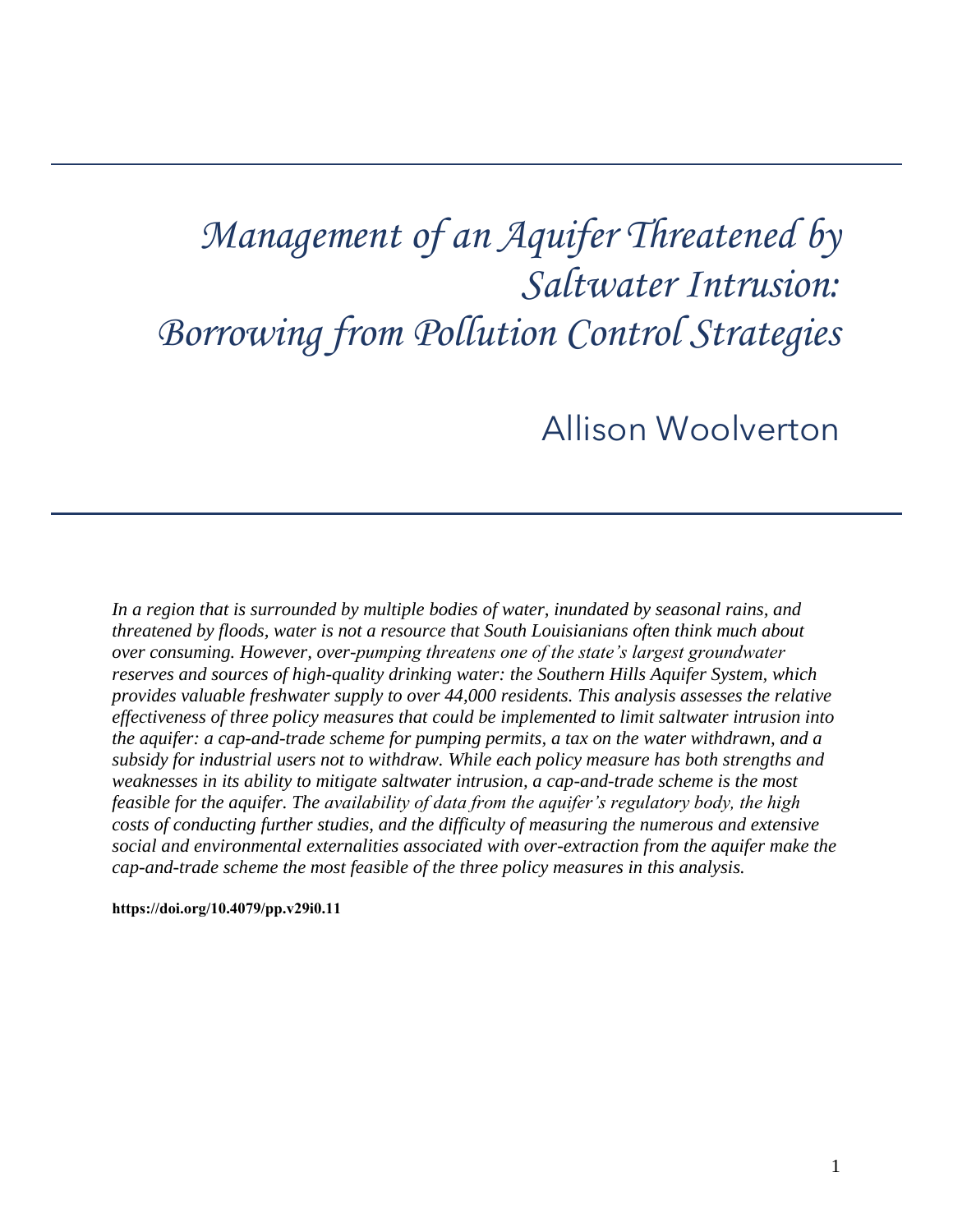candidate at the Trachtenberg School. After graduating Tulane University with a degree in Political Economy and Spanish, she worked with refugee families on the Texas-Mexico border and then in communities and has worked part-time with a local advocacy group, campaigning for sustainable **Allison Woolverton** is a first-year Master of Arts in Environmental Resource Policy Quito Ecuador, interning with UNHCR. Back in South Louisiana, she spent the past year grassroots organizing against petrochemical buildout alongside environmental justice groundwater management.

# ACKNOWLEDGEMENTS

 The author would like to thank her editorial team for all its hard work, especially her Associate comments, this paper would not have been possible. She also thanks Professor Anil Nathan for his support on the original paper and Professor Benjamin Simon for his valuable insight. Additionally, she thanks the Louisiana Environmental Action Network for providing her the opportunity to advocate for Baton Rouge's drinking water supply, a role which ignited her interest in groundwater also thanks members of the Capital Area Groundwater Conservation Commission for their insight. Finally, she thanks her parents for their support of her master's education and academic journey Editor, Charlotte Mitchell, and Faculty Reviewer, Professor Peter Linquiti. Without their useful management and in which she began formulating much of the analysis reflected in the paper. She throughout the years.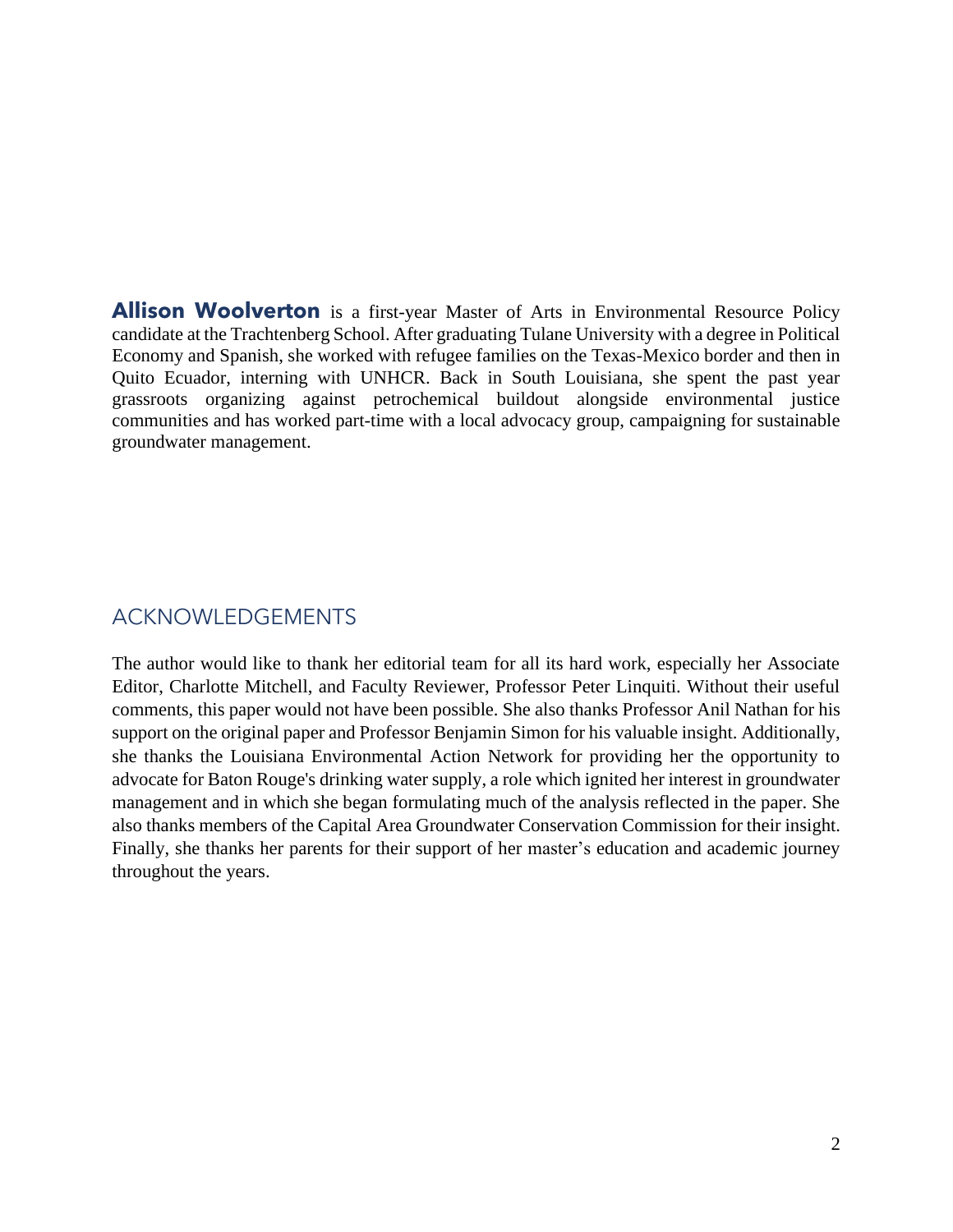#### **INTRODUCTION**

 continually threatened by floods, water is not a resource that South Louisianians often think much reserves and sources of high-quality drinking water, the Southern Hills Aquifer System. The aquifer provides a valuable freshwater supply to over 44,000 residents of East Baton Rouge Parish, Department of Natural Resources 2020; U.S. Census Bureau 2019). It also supplies water to the petrochemical facilities and energy plants in Baton Rouge's industrial corridor. These users, who pump primarily from the 1,500ft- and 2,000 ft-deep sands, draw 5.5 percent more water from the Commission 2020; Mitchell 2019). The resulting saltwater intrusion into these layers of the aquifer (Louisiana Legislative Auditor 2019). This analysis assesses the relative effectiveness of three policy measures on limiting saltwater intrusion into the aquifer: a cap-and-trade scheme for pumping permits, a tax on the water withdrawn, and a subsidy for industrial users not to withdraw. While each policy measure has both strengths and weaknesses in its ability to mitigate saltwater intrusion, a cap-and-trade scheme is the most feasible for the aquifer. The availability of data from over-extraction from the aquifer make the cap-and-trade scheme the most feasible of the three In a region that is surrounded by multiple bodies of water, inundated by seasonal rains, and about over consuming. However, over-pumping threatens one of the state's largest groundwater where the city of Baton Rouge lies roughly 80 miles northwest of New Orleans (Louisiana aquifer each year than can naturally be restored (Capital Area Groundwater Conservation has not been adequately mitigated by the aquifer's regulatory body due to insufficient data collection and the challenges of measuring the costs of social and environmental externalities the aquifer's regulatory body, the high costs of conducting further studies, and the difficulty of measuring the numerous and extensive social and environmental externalities associated with policy measures in this analysis.

#### BACKGROUND

 Louisiana's eleven aquifer systems provide high quality water at a low cost to both lies beneath six parishes (counties) in and around the city of Baton Rouge. The fresh water found within the aquifer system is predominantly "soft sodium-bicarbonate water with a dissolved solids household consumers and industrial facilities across the state. The Southern Hills Aquifer System concentration of about 200 mg/L" (Heywood and Griffith 2013). Though the aquifer system's ten earthen layers, called sands, are replenished by roughly 60 inches of rainfall per year, current rates of extraction annually exceed replenishment by roughly 5.5 percent (Louisiana Department of Natural Resources 2020; Mitchell 2019; U.S. Climate Data 2021). Experts estimate that overpumping has caused the water table, or level at which the soil is saturated with water, beneath the greater Baton Rouge area to decrease by approximately 150 feet since the 1950s (Mitchell 2019).

 As a result, saltwater has begun to seep across the aquifer's southern fault line and contaminate it (Town 2013). If groundwater withdrawals continue at current rates, salinity levels parts of the aquifer immediately north of the fault line. The same study also projects a 25 percent increase in area within elevated concentration levels, in the 2,000-ft sand, by the year 2047 (Heywood and Griffith 2013). This saltwater encroachment jeopardizes the longevity of a valuable industrial and household resource (Runge et al. 2020). Should saltwater intrusion remain in the 1,500-ft and 2,000-ft sands, the layers most-used for drinking water, will certainly increase. A 2013 study projects an increase in salinity from 27 mg/L to 195 mg/L over the next 30 years, in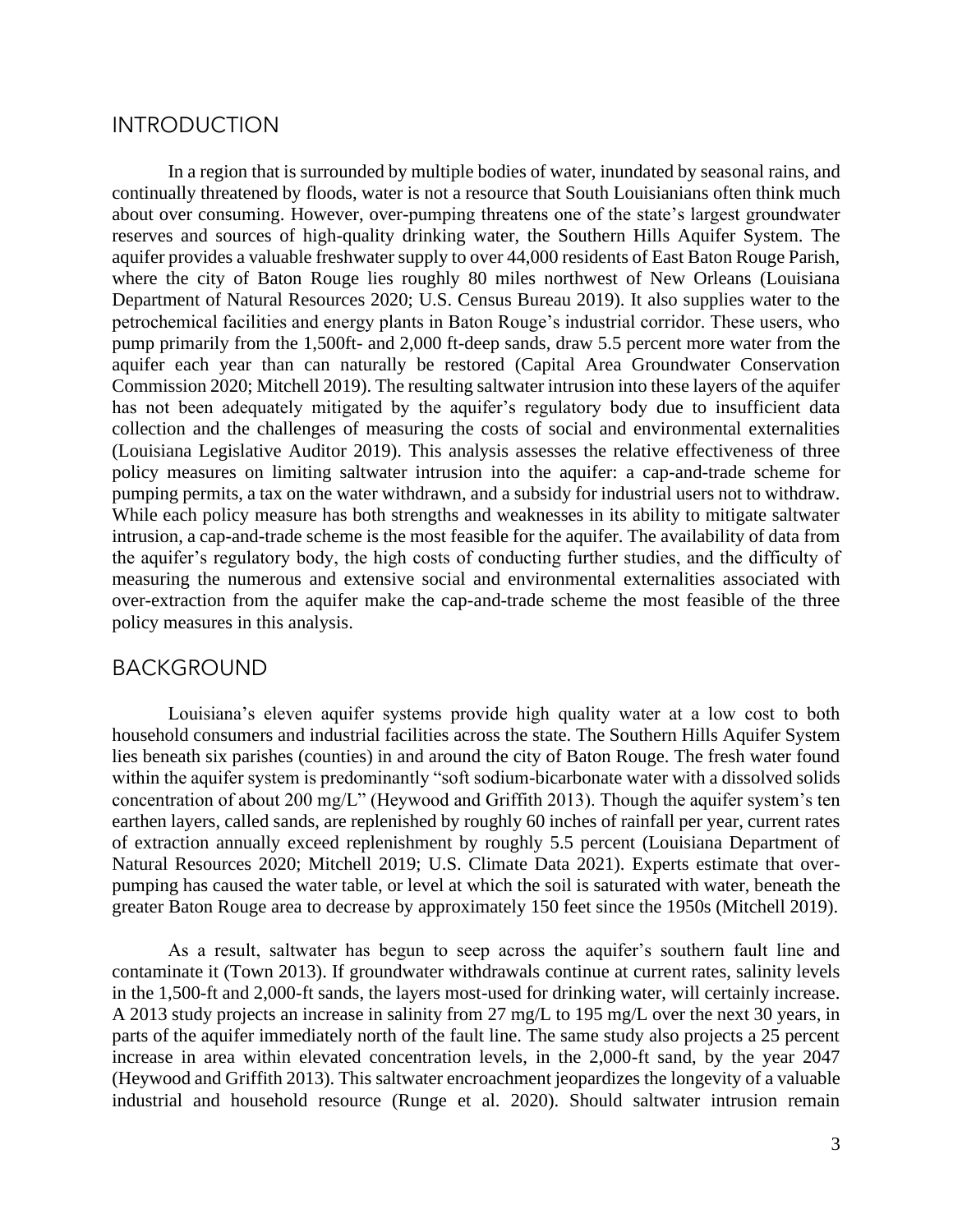unmitigated and the Southern Hills Aquifer be rendered undrinkable, Baton Rouge's primary River (Louisiana Public Service Commission 2013). The increased costs of treating river water, which would be passed directly onto consumers, could cause the cost of tap water to rise by roughly supplier, the Baton Rouge Water Company, may begin to source instead from the Mississippi 300 percent (Joey Norman, Capital Area Groundwater Conservation Commission, in discussion with the author, March, 2021).

 High consumption rates both by households in the rapidly growing metropolitan region and industrial facilities that use aquifer water for their operations are causing this over-pumping. The Baton Rouge Water Company, a private entity, is the sole municipal supplier for East Baton 2019; Capital Area Groundwater Conservation Commission 2020). A small group of industrial per day, nearly as much water per day as the entire public supply of EBR Parish (Capital Area Agency, water is considered saline at a concentration greater than 250 mg/L chloride (Town 2013). will face a difficult trade off: either invest in costly saltwater diversion technology, invest in a Rouge (EBR) Parish. Its subsidiary also supplies water to a neighboring parish (Louisiana Department of Natural Resources 2020). EBR Parish's 161,536 households consumed an average of 16 million gallons per day in 2020, or roughly 5.8 billion gallons per year (U.S. Census Bureau facilities, including ExxonMobil, Entergy, and Georgia Pacific, pump another 15.4 million gallons Groundwater Conservation Commission 2020). According to the US Environmental Protection Once the aquifer reaches excess levels of salinity, the municipal supplier and industrial facilities desalination facility, or replace groundwater with water taken from the nearby Mississippi River.

 Excessive use of the aquifer has been partly due to limited regulatory action taken by the management authority (Louisiana Legislative Auditor 2019). Though it was established in 1974 to prevent saltwater intrusion, a 2019 Louisiana Legislative Auditor Report found that the Commission "does not effectively regulate water withdrawals from the aquifer to reduce and (Louisiana Legislative Auditor 2019). The CAGWCC has authority to set groundwater use priorities, approve well permits, establish withdrawal limits, and levy per-gallon withdrawal fees CAGWCC has recently begun taking steps to address the issue ("Solutions Summit" 2021; Wendland 2021). A two-year long study by The Water Institute of the Gulf promised to lay out a 2020). After a review of the existing literature on groundwater management, the rest of this analysis will explore three policy options that were not suggested by the Water Institute: a currently proposed pumping fees, and a subsidy to encourage industrial users to not withdraw from Capital Area Groundwater Conservation Commission (CAGWCC), the aquifer's primary manage saltwater encroachment and ensure the sustainability of fresh groundwater for the future" on all wells that pump over 50,000 gallons per day (Capital Area Groundwater Conservation Commission 2015). Under new leadership and pressure from environmental groups, the 50-year strategic management plan. Preliminary reports set forth several policy recommendations that the Commission will assess such as a fee schedule that includes flat and quantity-based rates, production caps, and monitoring through enhanced permitting, metering, and audits (Runge et al. production cap with tradable permits, a withdrawal tax that would be significantly higher than the aquifer, which would cover the cost of mitigation and abatement technology.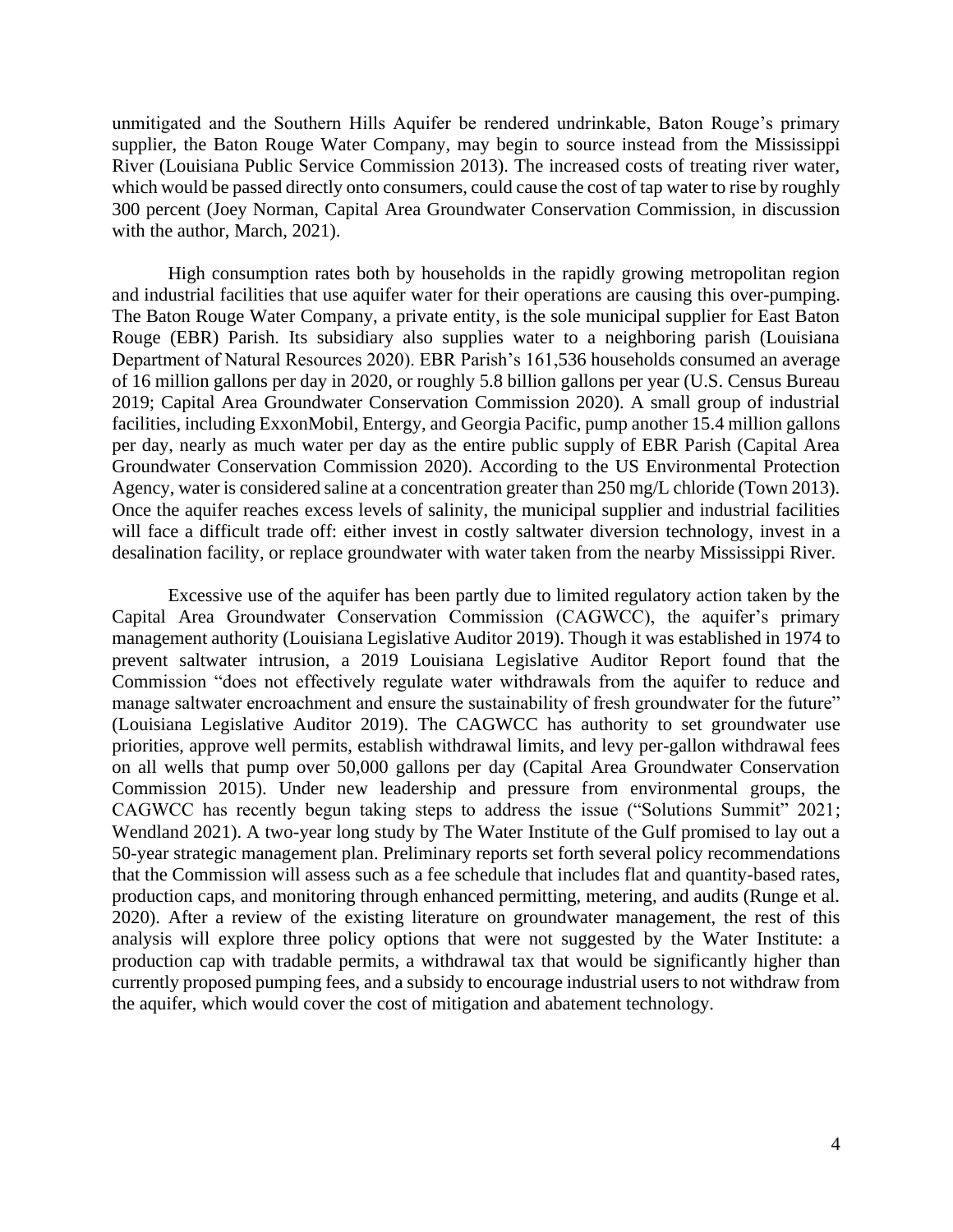### LITERATURE ON GROUNDWATER MANAGEMENT

 1998). Yet, private optimization does not always imply social efficiency across all users of the externalities are also a concern in groundwater management. As Hardin (1968) explains in his seminal piece The Tragedy of the Commons, in the instance of a rivalrous common good resource, other users. For example, Rubio and Casino (2001), discuss how privately strategic behavior leads to the over-extraction of a common-property aquifer, by comparing the socially optimal and individuals or firms to internalize the social cost of an externality. The issue of externalities is (2020), extraction of groundwater creates two distinct types of externalities: economic externalities destruction of the resource. In the case of a shared groundwater reserve, extraction by one user lowers the water table and increases pumping costs for all other users. In addition to this economic sinks due to changes beneath the surface), increased salinity, and other forms of water pollution (Baniasadi 2020). Unlike with economic externalities, it is often more difficult to measure the Much of the literature on effective groundwater management regarding saltwater intrusion relies on geological modeling to optimize extraction rates (Cheng et. al 2000; Emch and Yeh aquifer. Similar to the management of many renewable and nonrenewable resources, negative individuals are incentivized to over exploit the resource. This imparts a cost, or externality, on all private extraction rates. Policies aimed at addressing many environmental issues work by forcing particularly salient in the case of groundwater management. As discussed in Baniasadi et al. and environmental externalities. As with other rivalrous public goods, such as fisheries and forests, depletion of the resource by one user increases production costs for all users causing the marginal social cost of extraction to exceed marginal private cost. This leads to over-extraction and possible externality, consumption of a common good resource may also create environmental externalities. The environmental externalities of over-pumping from the aquifer include subsidence (when land marginal cost of environmental externalities and mitigate them with effective policy measures.

 Existing research also largely addresses cases in which there are many users of the aquifer. of farmers might all pump from the same aquifer (Baniasadi 2020). However, in the case of the Southern Hills Aquifer, only a small group of companies extract the vast majority of water pumped. In addition to the handful of industrial facilities, individual use for household Water Company. Due to the unique conditions of the aquifer's use, this analysis will examine policy solutions that diverge from existing literature and explore the effectiveness of three models For example, in rural areas where groundwater is primarily used for irrigation, tens of thousands consumption is aggregated under the cost structure of a single private company: the Baton Rouge ubiquitous throughout the broader environmental policy literature on groundwater management.

#### ANALYSIS

#### BUSINESS AS USUAL

 Policymakers must first consider the absence of a new policy before analyzing possible just a few decades. Though no study to date has determined an exact timeline, salinity levels could reach 195 mg/L chloride within 30 years; it would be considered saltwater at a concentration greater than 250 mg/L chloride (Haywood and Griffith 2013; Town 2013). A 2007 study by the policy solutions. Under the current regulatory structure, the Southern Hills Aquifer is experiencing saltwater intrusion that could feasibly render the aquifer too salty to supply drinking water, within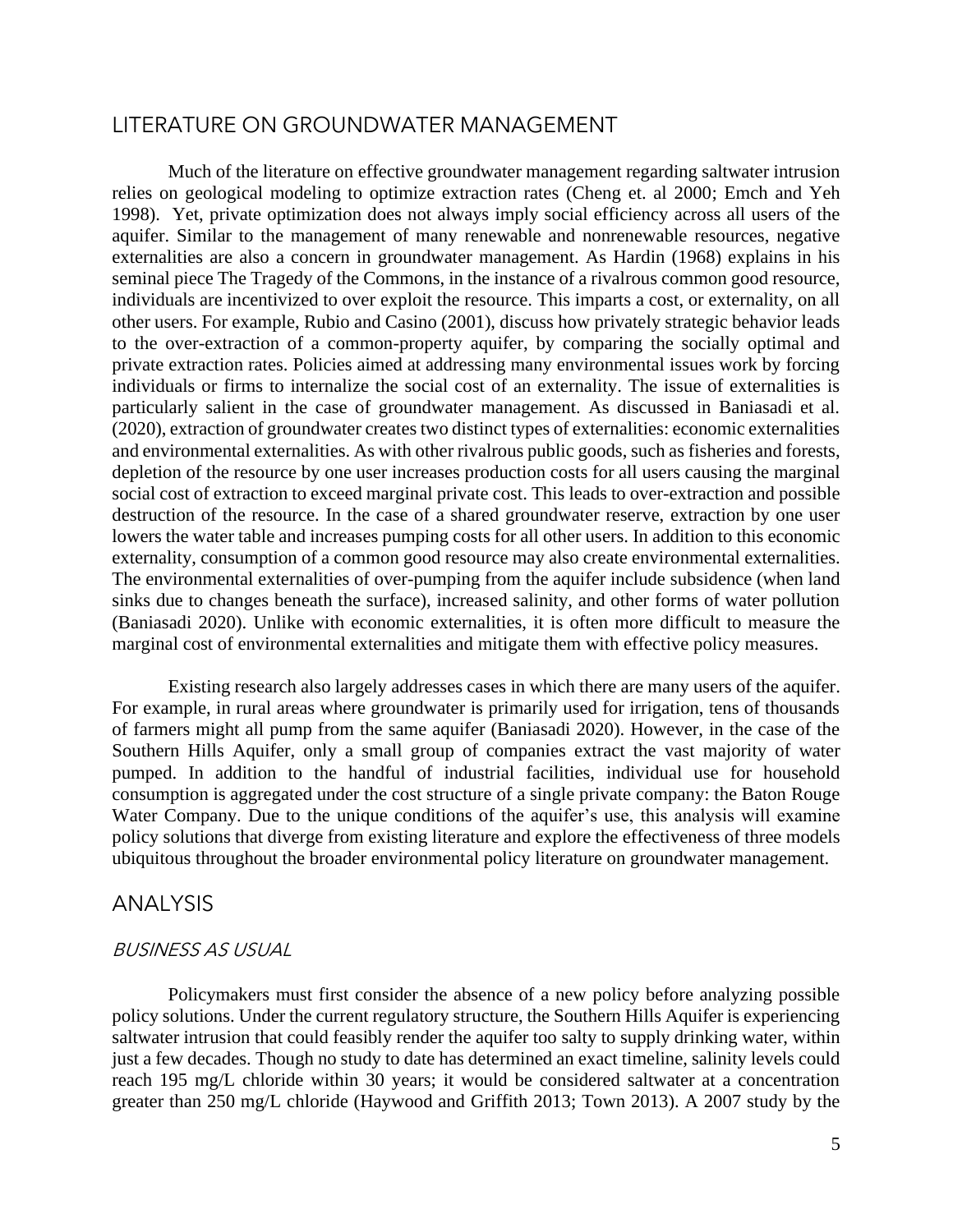Water Institute of the Gulf found chloride levels as high as 266 mg/L in some parts of the aquifer. Once the water becomes salinated, both municipal supply and industrial users will be forced to either switch to the Mississippi River or invest in costly abatement technology, such as diversion wells or desalination facilities.

 In a cost-benefit analysis, the aquifer users could compare the costs of abating saltwater intrusion today with the future costs of pumping water from a contaminated freshwater reserve. which are wells placed near the fault line to divert encroaching saltwater from contaminating the using river water instead of groundwater. Without the respective marginal costs of both abatement technology and treating river water for use, assessing the incentives for conserving the resource is polluted Mississippi River water for industrial use than pumping clean water straight from the are even more extensive and the costs to treat water for drinking are higher than for industrial use. Therefore, the water company's incentives to abate are likely even higher than are industrial retooling their wells to pumping systems to draw from the river rather than the aquifer. One of the already uses river water for roughly half of all the water they use (East Baton Rouge Parish Mississippi River is a feasible option for the company and may be the most cost-efficient Abatement can be achieved through technology such as desalination facilities or scavenger wells, rest of the reserve (Kelson et al. 2016). Abatement could also be achieved by pumping less or difficult. The cost of treating river water will vary significantly between firms, depending on their use and plant specific production function. Nonetheless, it is certainly more costly to treat highly aquifer. For the Baton Rouge Water Co., the processes for treating river water to drinking standards incentives to abate. A cost-benefit analysis would also account for the steep investment cost of largest industrial users, ExxonMobil, already owns property adjacent to the Mississippi River and Assessor "EXXONMOBIL", ExxonMobil 2019). This indicates that sourcing water from the alternative in the long run.

 For Baton Rouge Water Co., this cost-benefit analysis would look somewhat different. their goods are sold on a competitive market, perhaps limiting their ability to recoup all costs entirely onto household consumers. This is because household demand for tap water is generally bottled water costs 2,900 times more than tap water (Baton Rouge Water Company 2022). The EBR Parish is expected to increase as Baton Rouge Water Co. continues to contract with the new developments populating the city's sprawling suburbia. Any or all of these three factors, price even a sharp increase in production costs, should it be forced to switch to the Mississippi River.<sup>1</sup> While the industrial users will likely endeavor to pass increased production costs onto consumers, through higher prices. In contrast, the municipal supplier can pass increased production costs inelastic across the US, and purchasing bottled water is hundreds of times more expensive (Bowman et al. 2019; Baton Rouge Water Company 2021). According to the company's website, Baton Rouge Water Company has a monopoly over provision of the utility and water demand in inelasticity of demand for water, monopolistic provision of the utility, and an almost-certain increase in demand, mean that the company's profit horizon may not be significantly impacted by

<sup>&</sup>lt;sup>1</sup> Currently, Baton Rouge Water Co. enacts a diminishing fee schedule, incentivizing household users to consume higher quantities of water. The company charges \$2.84 for the first 2,244 gallons used, \$1.21 for the next 1,474 gallons used, and \$0.74 for every additional 784 gallons after that. A fixed cost of \$0.06 per month and an initial service fee of \$300 covers the cost of metering and administrative costs, respectively.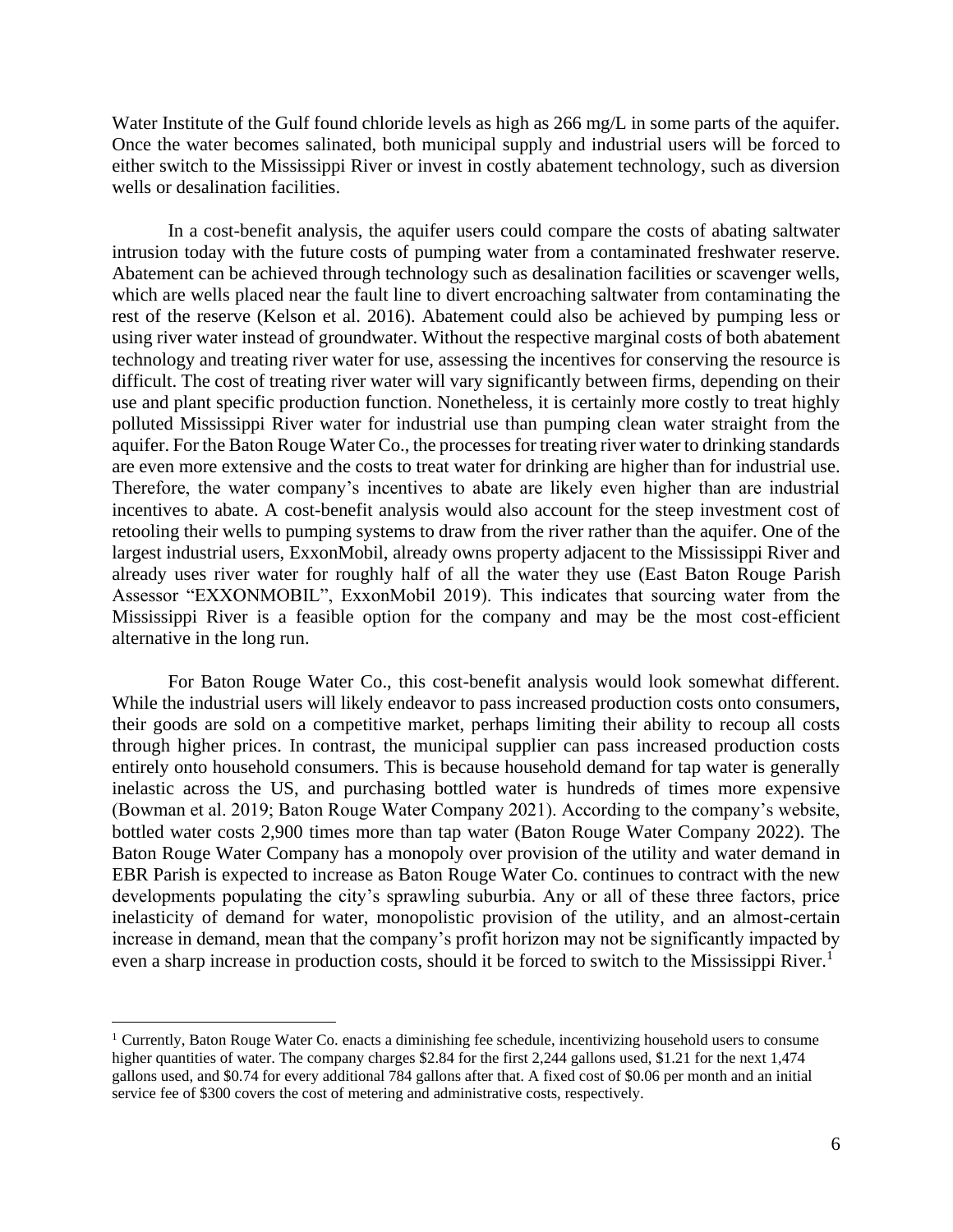point in time at which extraction causes the aquifer to become too salinated for use in the municipal supply. When water in the aquifer becomes contaminated with salt, marginal production cost for the water company will shift upward. The magnitude of this marginal cost increase will depend on whether the company built a desalination facility to treat salt-contaminated groundwater or chose For the water company, the marginal benefit of producing and supplying water from the aquifer could be determined by subtracting production costs from the above pricing information. Standard microeconomic theory suggests that marginal benefits of pumping will increase until the instead to pump from the river.

 The costs of switching to river water from the aquifer are uncertain, but steep. For example, Technology Net 2020). In California, desalinated groundwater costs twice as much to produce as property adjacent to the river (East Baton Rouge Parish Assessor, "BATON ROUGE WATER a new desalination facility in San Antonio could cost over \$400 million to build (Water water sourced from nearby rivers (Robbins 2019). Baton Rouge Water Co. has already purchased  $CO$ ").

 In a 2013 hearing before the Public Service Commission, the company stated that "obviously, the treatment plan is [to source] water from the Mississippi River," suggesting that this option yields higher profit than desalinating groundwater (Louisiana Public Service Commission 2013). In light of the social and private costs to be incurred if pumping continues as usual, alternative policies must be considered to mitigate saltwater intrusion into the aquifer.

#### CAP AND TRADE

 The Water Institute of the Gulf has proposed implementing a production cap on the aquifer. However, this analysis will examine implementing a cap-and-trade model, in which tradable permits are allocated to all users. The command-and-control approach is a regulatory approach that has historically been used to address environmental externalities such as air or water pollution (Schmalensee and Stavins 2019). However, when production permits are tradable, some of the Under a cap-and-trade system, polluting firms can compete for a certain number of permits, which abatement costs. Firms with lower abatement costs will buy permits from firms with higher abatement costs, and the per-unit price of the permit will fall somewhere between the per-unit cost of abatement for the firms. If production caps are set correctly the deadweight loss will be exceeded by setting "uniform, source-specific requirements" on abatement levels and technology deadweight loss that producers incur under such models can be avoided through tradable permits. allows them to buy and sell freely to one another. The regulatory body sets the desired quantity of abatement, and the firms set the price through bargaining among themselves depending upon by the efficiency gains that come from firms internalizing the cost of the externality.

 In order to ensure that the resource is preserved, a mitigation strategy should be used to prevent saltwater intrusion from increasing at any rate since the exact rate of saltwater intrusion across the aquifer is not currently known and because salinity levels vary between sands. The most two quarters of 2020, industrial users averaged a combined 15.39 million gallons per day for an period, the Baton Rouge Water Co. pumped an average of 16.0 million gallons per day for an recent data from the Capital Area Groundwater Conservation Commission shows that in the first estimated 5.61 billion gallons per year pumped from the 1,500-ft and 2,000-ft sands. Over the same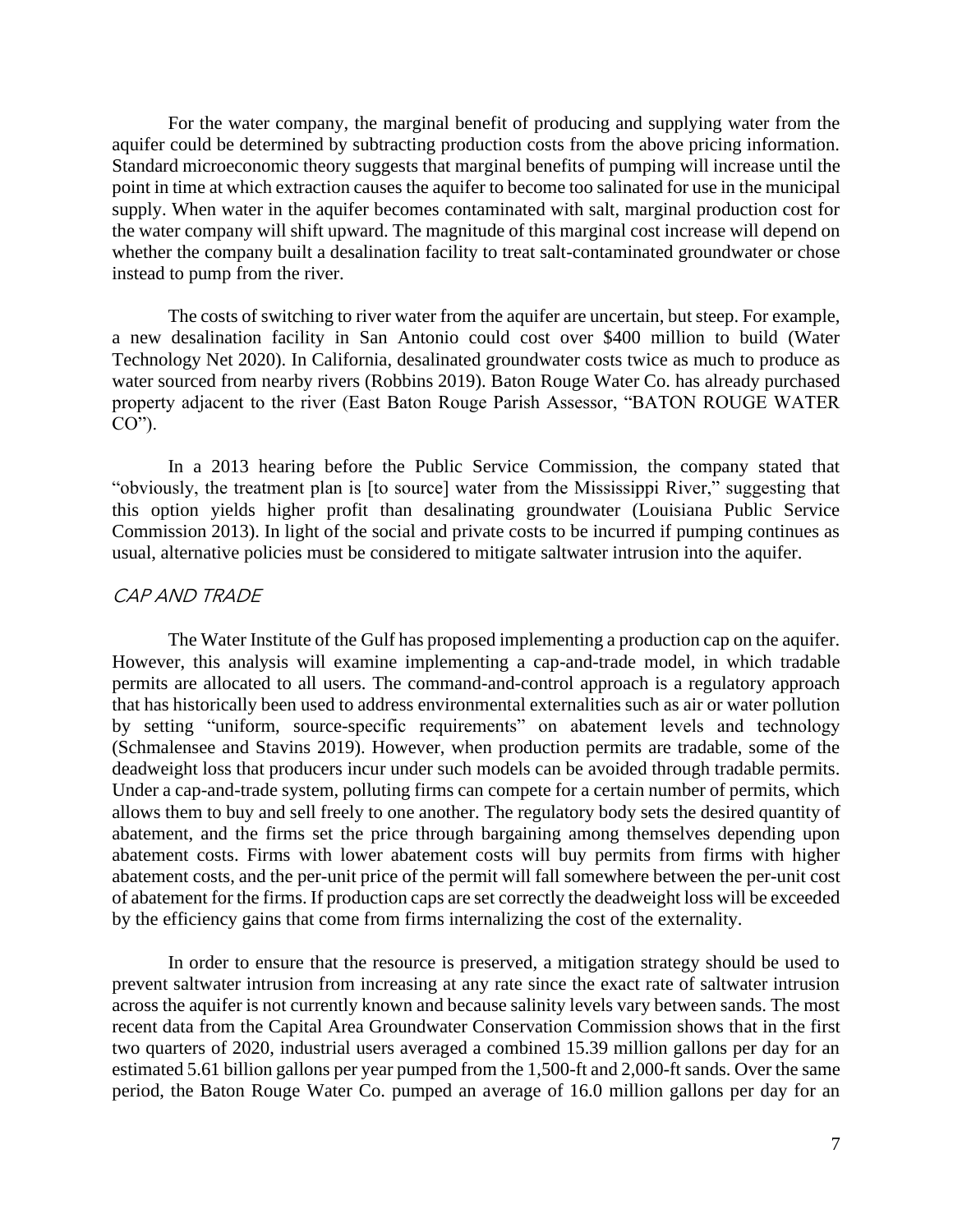estimated 5.84 billion gallons per year (Capital Area Groundwater Conservation Commission 2020, **Table 1**). All users combined pumped an estimated 11.45 billion gallons per year. Research order to prevent further saltwater intrusion, a cap should be set at 10.4 billion gallons per year (**Table 2**). Under one version of this policy, groundwater-use priority could be established for public-supply. This would allow Baton Rouge Water Co., which pumps roughly 5.83 billion gallons per year, to be exempt from the pumping cap altogether so that household consumers could their collective 5.61 billion gallons per year to 5.06 billion gallons per year to meet the pumping cap (**Table 2**). This reduction in pumping of about 0.55 billion gallons per year would be shows that this current rate exceeds the natural recharge rate by 5.5 percent (Mitchell 2019). In continue to enjoy high-quality aquifer water (**Table 1**). Industrial users would then need to reduce distributed evenly across all industrial users.

 Abatement may be considered a full or partial switch to drawing from the Mississippi River, or simply limiting groundwater uses without compensating for it from another source. Of the three major users, ExxonMobil likely has the lowest abatement costs since it already draws part of its water supply from the river and would not have to make large capital investments to draw more. ExxonMobil could then sell its permits to other users that have higher abatement costs. It would sell as many permits as other users are willing to buy for a higher price than ExxonMobil's per-unit abatement cost. This trade will reduce the overall deadweight loss of limiting pumping, since those who can abate at a lower cost will abate more.

 management structure. First, this policy relies on robust metering on all of the wells as well as exceed pumping permits. Second, while the CAGWCC can and does levy fees, it cannot tax, so this policy would require legislative backing. The 2021 Louisiana legislative session did not see progress on groundwater regulation; although a resolution was proposed to address the issue (HR may be easier to pass through Louisiana's heavily Republican legislature than a purely command-A cap-and-trade model allows the price mechanism to determine which firms abate more and which pump more than others, while also maintaining the desired maximum quantity of groundwater withdrawals. However, several issues may arise under the aquifer's current enforcement of pumping limits. Currently, all pumping is self-reported so firms could easily 88, Marcelle 2021; Wendland and Ramsey "Aquifer" 2021). Nonetheless, a cap-and-trade system and-control model, such as a uniform cap.

#### PIGOUVIAN TAXES

 tax. A Pigouvian tax is a per-unit tax on any market activity that produces a negative externality. negative externalities are present. Therefore, a Pigouvian tax is set at a rate that increases the producing activity to decrease since firms are forced to internalize marginal social cost. When Another regulatory scheme that could be applied to groundwater extraction is a Pigouvian The marginal social cost of production exceeds the marginal private cost of production when marginal private cost to equal the marginal social cost. This type of tax causes the externalityapplied to groundwater extraction the regulatory entity must know the marginal social cost of the externalities caused by pumping. Under a cap-and-trade scheme, the regulatory body would determine the maximum quantity of water pumped from the aquifer and allow the market to determine the price. In contrast, a Pigouvian tax sets the price of the aquifer's use while allowing the market to determine the exact quantity extracted. To ensure that pumping rates do not exceed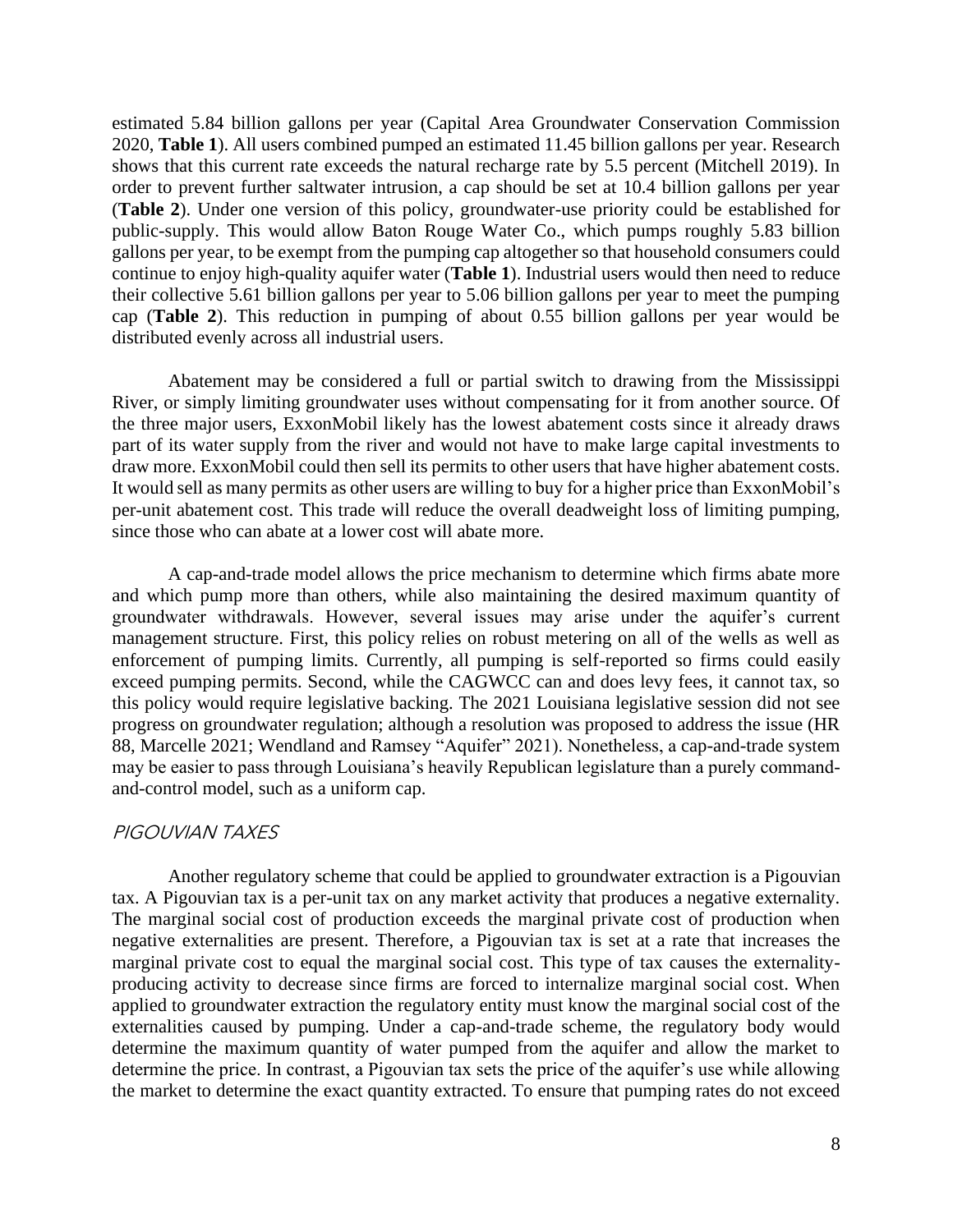the maximum rate at which saltwater intrusion will not continue to advance, the tax rate must capture the marginal cost of the advancing saltwater front. This creates several challenges for policymakers.

 substance. The use of the groundwater reserve pulls saltwater in across a geological fault making the impact of pumping on saltwater "pollution" indirect. The relationship between pumping and the resulting amount of saltwater intrusion depends upon the well's location relative to the fault line at which intrusion is occurring (Matthew Reonas, Louisiana Department of Natural Resources, particular well and the resulting saltwater encroachment would need to be established for a First, in groundwater extraction, the externality is one step farther removed from the source. Unlike air or other types of water pollution, firms do not actually emit the polluting in discussion with the author, January, 2021). A direct relationship between pumping rates at any Pigouvian tax to be effective in limiting saltwater intrusion.

 environmental externality as previously described. Pumping from one well not only increases the marginal cost of pumping for all other wells as the water table drops, but also accelerates all users toward the point at which the groundwater reserve is no longer fresh and cannot be used. At this point, production costs increase dramatically as users must either invest in costly abatement Pigouvian tax must equal the marginal increase in pumping cost for all other users, multiplied by choosing the correct magnitude of the Pigouvian tax "comes only with the knowledge of the actual abatement costs may be difficult for the CAGWCC, without hiring a third-party consulting agency to determine a credible unit abatement cost curve. Currently, the agency relies on voluntary self- reporting. For the Baton Rouge Water Co., increased costs of treating river water would be passed directly onto the consumers causing the cost of tap water to increase by roughly 300 percent, according to CAGWCC member Joey Norman, in conversation with the author, March, 2021. The every 2,244 gallons consumed and decrease with higher rates of consumption (Baton Rouge Water Second, each firm's extraction of groundwater incurs both an economic and an technology or invest in new infrastructure to pump from the Mississippi River. Therefore, a the marginal cost of the advancing saltwater front. Ebert (1991) demonstrates the effectiveness of a Pigouvian tax to optimize production in the instance of an oligopoly. Ebert explains how technology for production and abatement" (Ebert 1991). Obtaining information regarding most recent data available on the water company's website indicates that rates begin at \$2.84 per Company 2013).

 The situation is further complicated because the Baton Rouge Water Co. is a regulated monopoly, as a private company and sole utility provider. Under imperfectly competitive conditions, such as in the case of a monopoly, a Pigouvian tax will result in the underproduction of the tax by adding a policy measure to increase production of final products. Yet, consumption of tap water likely has inelastic demand. Since household users may be unwilling to significantly reduce their consumption and the water company is continuing to increase its consumer base, a company. Instead, it will only increase deadweight loss for consumers, as they will pay a higher of final products (Barnett 1980). In this case, Barnett (1980) proposes mitigating this consequence Pigouvian tax is unlikely to significantly reduce the quantity of water pumped by the water price to consume at the same level.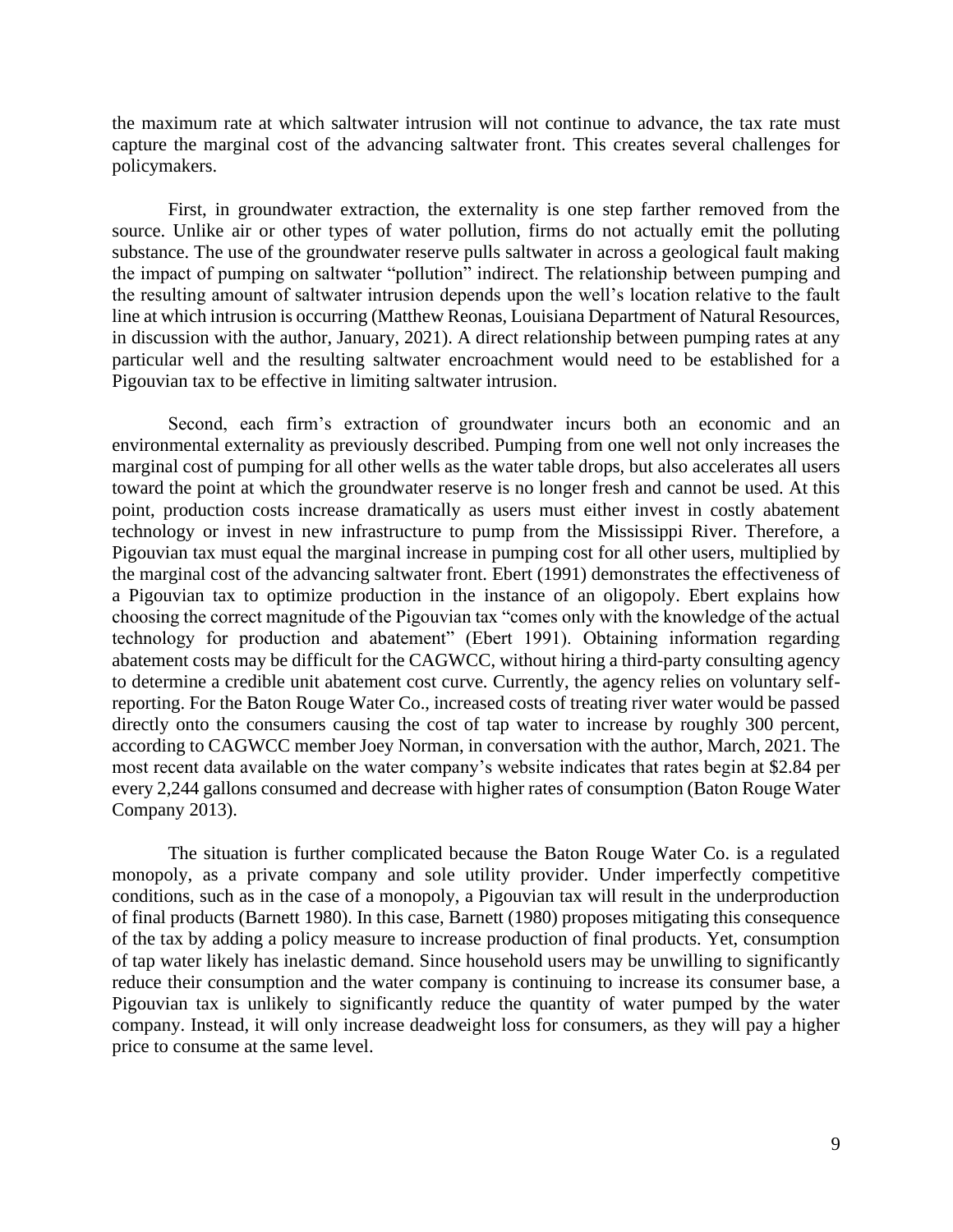In order to determine the cost of allowing the aquifer system to become contaminated with saltwater, policymakers need to determine both the economic cost of switching to the river and the social and environmental health costs of consuming river water rather than aquifer water. While the infrastructure investments and treatment costs for river water are fairly consistent, the waste is disposed of into the river, and high rates of colon cancer (Katner 2020). The case of saltwater intrusion is more complicated because unlike air pollution or other types of water determining a Pigouvian tax rate that accurately captures the extent of the social costs of overenvironmental health costs are complex. For example, researchers in Lutcher, Louisiana, a town just 50 miles south of Baton Rouge that sources its tap water from the Mississippi River, found that the water purification process left behind carcinogenic compounds. Preliminary studies suggest a correlation between water sourced near industrial discharge points, where industrial contamination, the externality is not felt at the margin. Instead, social and environmental costs only occur after pumping rates exceed recharge rates for an undetermined number of years. Thus, extraction may be impossible. As with a cap-and-trade scheme, setting an economically efficient Pigouvian tax relies on robust and accurate pumping data.

#### **SUBSIDY**

 A third policy option that could be used to mitigate saltwater intrusion in the Southern Hills Aquifer is a subsidy for users to not withdraw water from the aquifer Subsidies are often utilized to incentivize abatement and avoid the creation of a negative externality. Subsidies are used to provide firms with the economic benefits they would otherwise reap from producing if they do not if both the cost of abatement and the value of the resource is known. The same mechanism used in the case of a Pigouvian tax to determine the economic value of not pumping from the aquifer produce. As with Pigouvian taxes, the economically efficient level of a subsidy can only be found would also be used to set the level of a subsidy.

 Under this policy, the state of Louisiana could subsidize the transaction costs associated with mitigating saltwater intrusion. Transaction costs are varied, but primarily result from metering, monitoring, and research. As with the other policy options analyzed here, for a subsidy to be effectively enacted and enforced, sufficient metering must be conducted on all of the wells. operation and maintenance, according to data presented at an April 2020 meeting of the commission. This brings the annual fixed cost to roughly\$1.6 million. Furthermore, Louisiana has since 1956. The current study by the Water Institute of the Gulf alone costs \$1.8 million in state The metering program currently proposed by the Capital Area Groundwater Conservation Commission has an investment cost of about \$10.4 million. Under the proposed plan, this cost is to be paid out in fixed yearly installments of about \$1.2 million in addition to over \$400,000 in spent at least \$5.3 million to conduct 12 studies on water resources and management strategies tax dollars and federal grants (Wendland and Ramsey "Aquifer" 2021).

 An EPA study on the effects of economic incentives for protecting the environment shows that subsidies may be more harmful than helpful. A subsidy may inadvertently incentivize the continue without the subsidy in place (Anderson 2004). However, if the subsidy is set at the appropriate level, industrial users will reduce pumping enough to halt saltwater intrusion even as they continue to utilize the aquifer at a lower level. Companies may opt to remain on the aquifer continuation or intensification of an environmentally destructive action that may otherwise not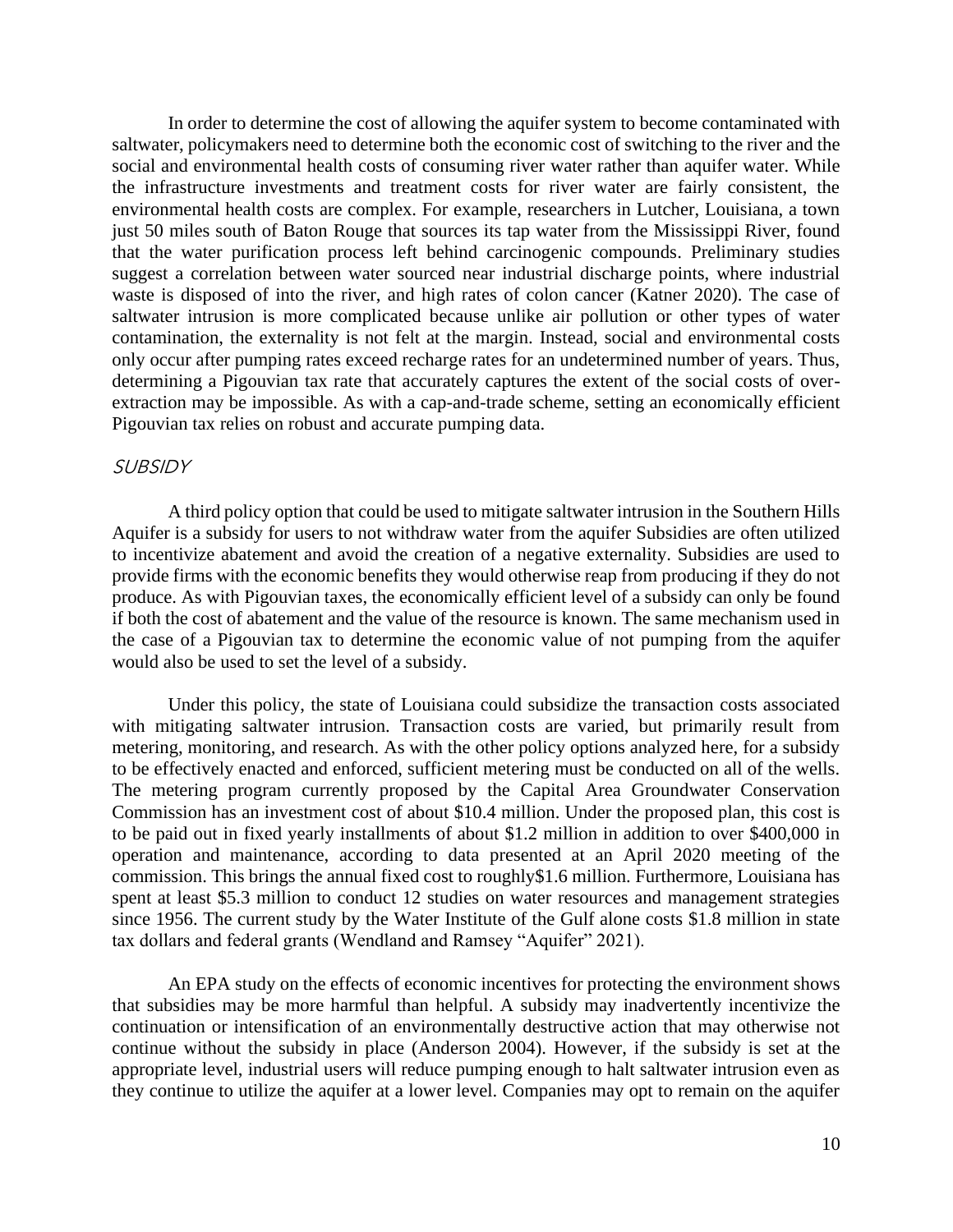and pump less, if it is more efficient than undertaking the capital costs to switch their infrastructure to the Mississippi River. Alternatively, subsidies could be offered instead to cover the cost of retooling, and even a portion of the treatment cost of river water.

## **CONCLUSION**

 The issue of saltwater intrusion is well known by scientists and policymakers alike. citizens (Louisiana Legislative Auditor 2019). As South Louisiana grapples with a variety of environmental and geological challenges, the State ought to prioritize the conservation of this However, Louisiana's water management plan is not comprehensive enough to ensure that the state's water resources are protected, conserved, and replenished for the health and welfare of its increasingly valuable resource by establishing an effective management system.

 Despite high transaction costs, each of the three policy measures analyzed have strengths and weaknesses. Both a Pigouvian tax and a no-withdraw subsidy would require extensive avoids the need to conduct further studies, as it only requires the management entity to know the level at which to set a pumping limit. However, the management entity will also have to set up and conducting further studies, the most effective way to reduce overall pumping of the Southern Hills valuation of the aquifer resource; which may be cost-prohibitive in the short term. Nonetheless, if the value of the groundwater reserve were to be determined and the tax policy designed correctly, a Pigouvian tax would have the ability to force firms to internalize the economic and environmental costs of over exploiting the resource. Though it may not effectively decrease household water consumption, it would certainly decrease pumping from industrial wells. A cap-and-trade scheme operate the cap-and-trade system. Given the currently available data and the high costs of Aquifer is to utilize a cap-and-trade scheme.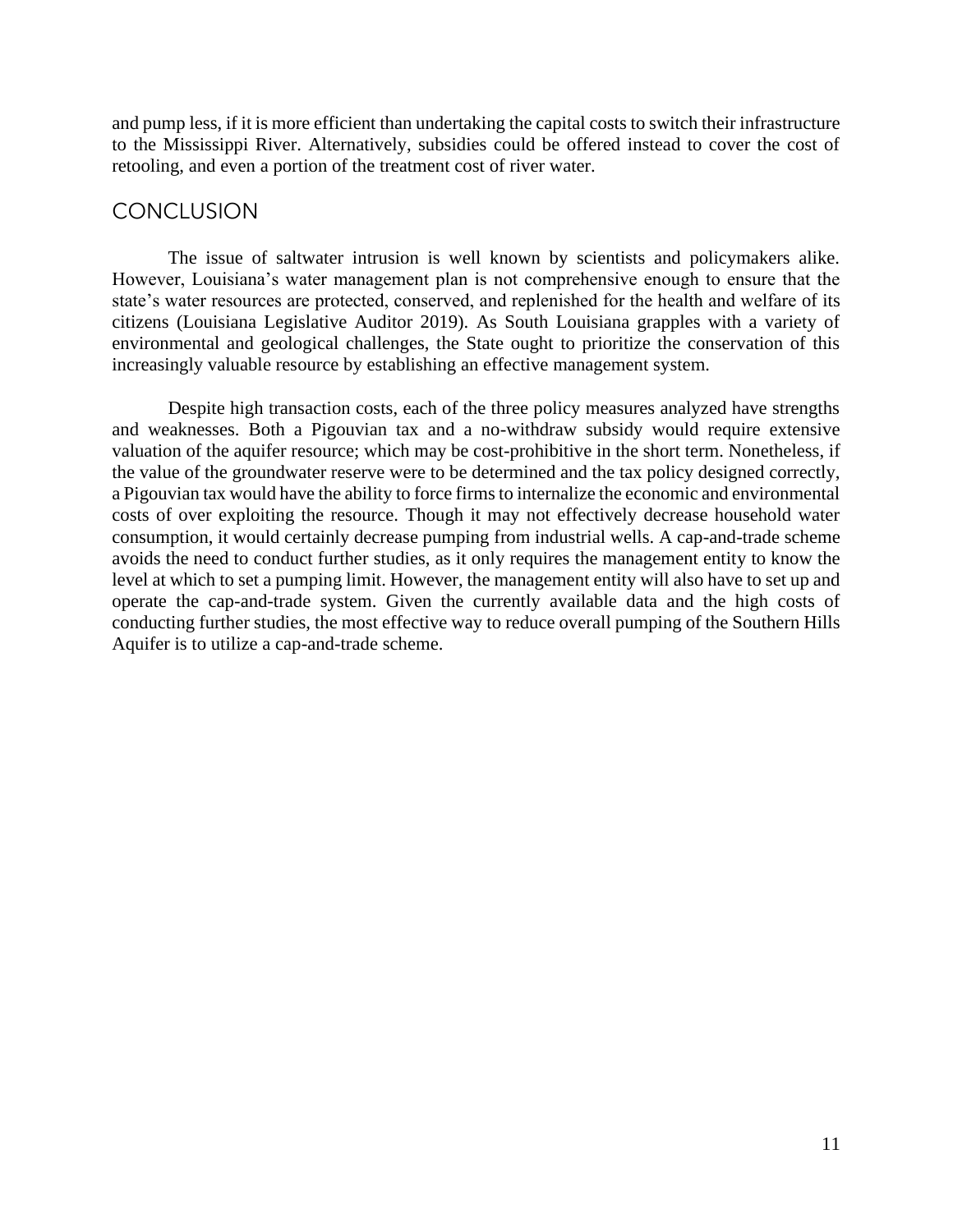# APPENDIX

**Table 1**: Daily Average and Yearly Estimate of Pumping Rates, by User by Category, from the "1,500-ft" and "2,000-ft" sands of the Southern Hills Aquifer.

| <b>USER</b>                         | 1st Q 2020,<br>Mgal/day | 2nd Q<br>2020,<br>Mgal/day | Average<br>$Jan - June 2020$<br>Mgal/day | <b>Yearly Estimate</b><br>Billion gal/year |  |
|-------------------------------------|-------------------------|----------------------------|------------------------------------------|--------------------------------------------|--|
| Industry, 1500-ft                   | 2.09                    | 1.94                       | 2.02                                     | 0.73                                       |  |
| Industry, 1500-1700<br>ft           | 1.22                    | 0.062                      | 0.64                                     | 0.23                                       |  |
| Other Industry, 2000<br>ft          | 4.755                   | 4.85                       | 4.80                                     | 1.75                                       |  |
| Power Gen., 2000-ft                 | 8.69                    | 7.17                       | 7.93                                     | 2.89                                       |  |
| <b>Industrial Subtotal</b>          | 16.76                   | 14.02                      | 15.39                                    | 5.61                                       |  |
| BR Water, 1500-ft                   | 10.6                    | 10.61                      | 10.605                                   | 3.87                                       |  |
| BR Water, 2000-ft                   | 4.62                    | 5.61                       | 5.115                                    | 1.87                                       |  |
| BR Water, 2000-<br>2500-ft          | 0.2                     | 0.37                       | 0.285                                    | 0.1                                        |  |
| <b>Municipal Supply</b><br>Subtotal | 15.42                   | 16.59                      | 16.005                                   | 5.84                                       |  |
| Total Withdrawal                    |                         |                            | 31.39                                    | 11.45                                      |  |

*Source*: Prepared by the author; Data compiled from Capital Area Groundwater Conservation Commission, "Management Plan Pumpage Compliance Monitoring of Wells Impacting the '1,500-ft' Aquifer in EBR Parish. October 8, 2020.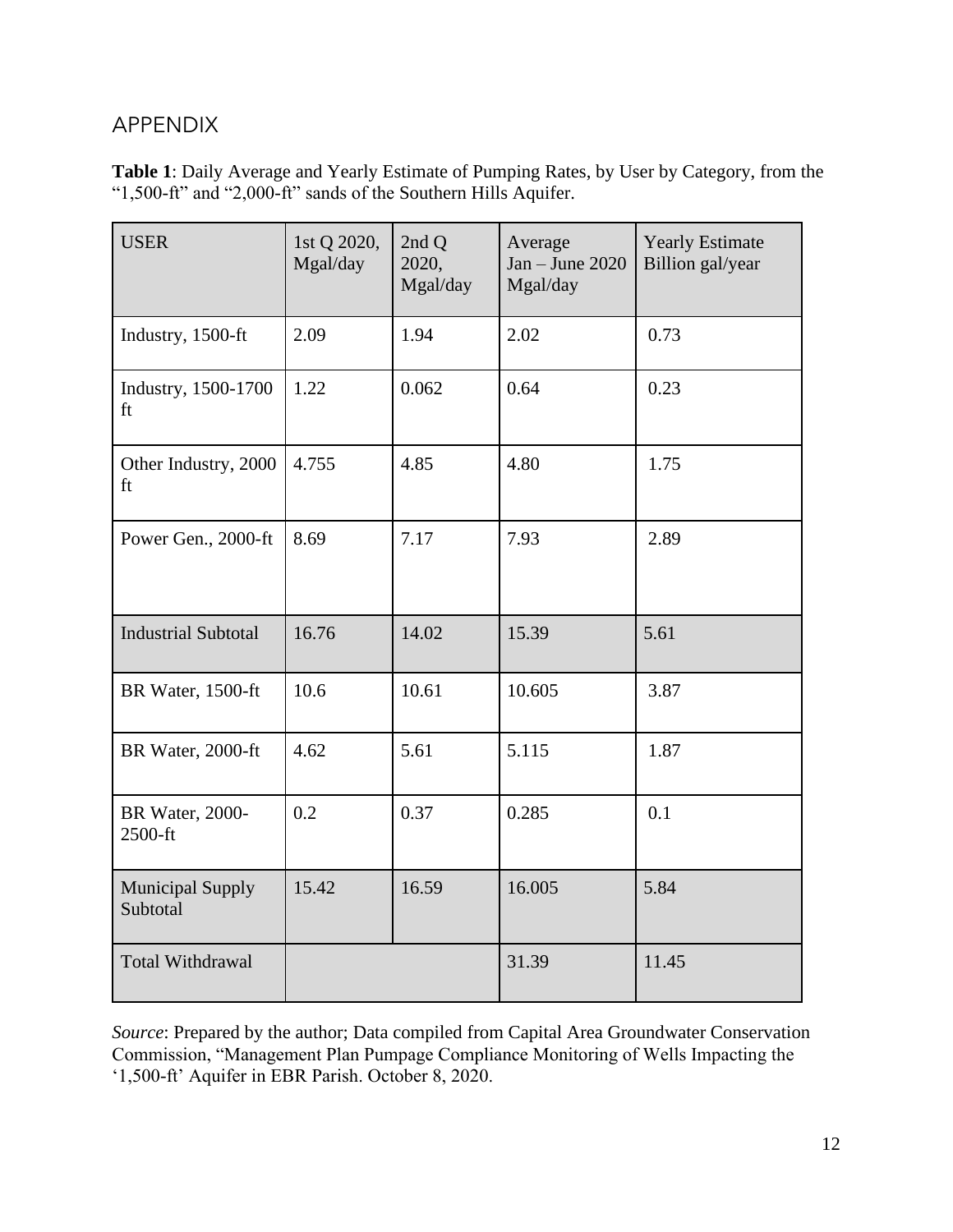|         | <b>Table 2:</b> Withdrawal Reductions from the 1500-ft and 2000-ft sands, under a cap-and-trade |  |  |  |  |
|---------|-------------------------------------------------------------------------------------------------|--|--|--|--|
| policy. |                                                                                                 |  |  |  |  |

| Set withdrawal cap such that current pumping does not exceed recharge rate |                                |  |  |  |  |
|----------------------------------------------------------------------------|--------------------------------|--|--|--|--|
| <b>Current Total Withdrawal</b>                                            | $11.45$ Bgal/y                 |  |  |  |  |
| <b>Recharge Rate</b>                                                       | 5.5%                           |  |  |  |  |
| Withdrawal Cap                                                             | $11.45/1.05=$<br>$10.9$ Bgal/y |  |  |  |  |
| Reductions Under Withdrawal Cap                                            |                                |  |  |  |  |
| Baton Rouge Water Co. (no reduction)                                       | 5.84 Bgal/y                    |  |  |  |  |
| industrial Users Combined                                                  | 5.61 Bgal/y                    |  |  |  |  |
| New Total                                                                  | $10.9$ Bgal/y                  |  |  |  |  |

*Source*: Prepared by the author; Calculations are my own, based on data from the Capital Area Groundwater Conservation Commission, "Management Plan Pumpage Compliance Monitoring of Wells Impacting the '1,500-ft' Aquifer in EBR Parish. October 8, 2020.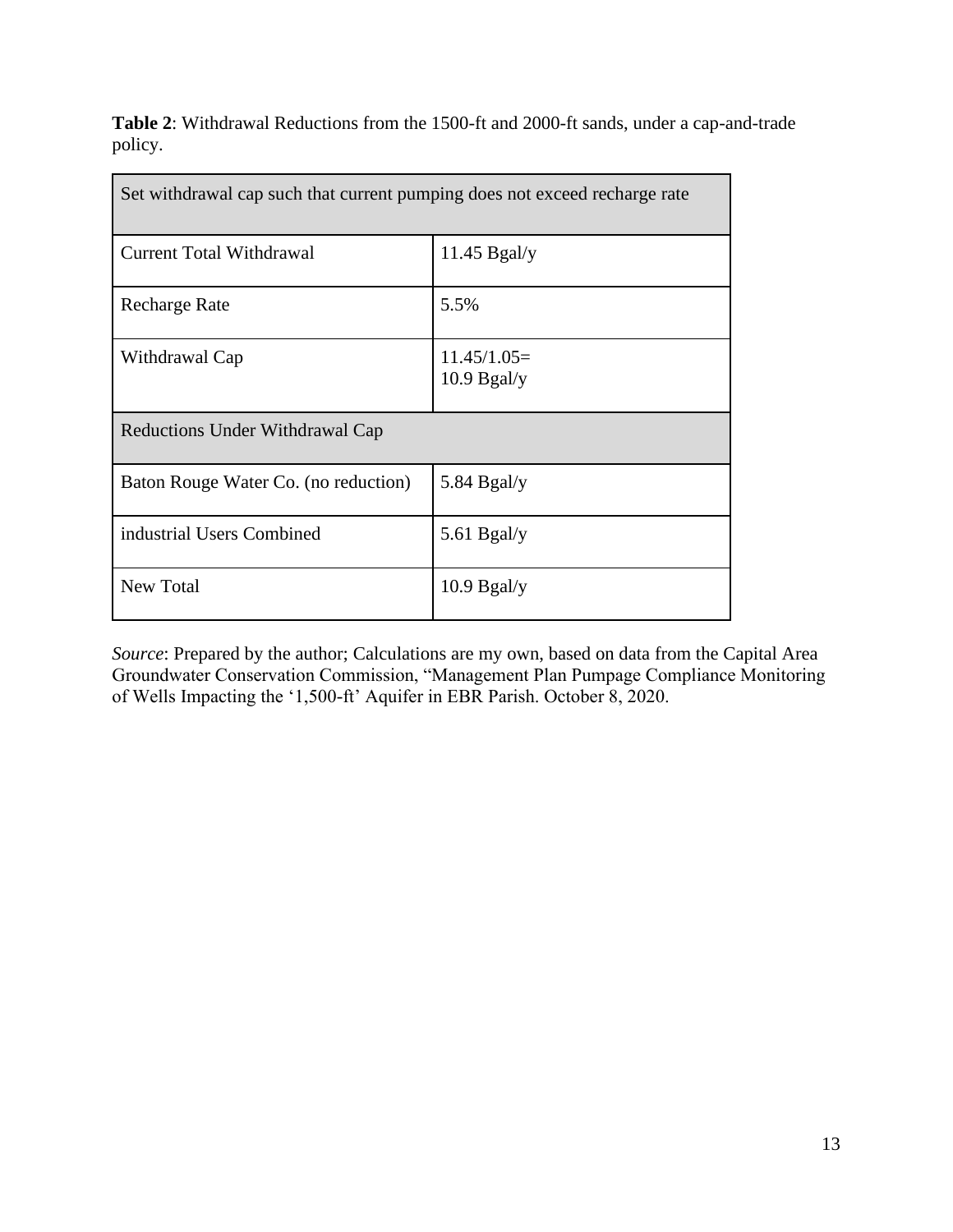#### REFERENCES

- Anderson, Robert. 2004. "International Experiences with Economic Incentives for Protecting the Environment." U.S. Environmental Protection Agency*.* [www.epa.gov/environmental](https://www.epa.gov/environmental-economics/international-experiences-economic-incentives-protecting-environment-2004)[economics/international-experiences-economic-incentives-protecting-environment-2004.](https://www.epa.gov/environmental-economics/international-experiences-economic-incentives-protecting-environment-2004)
- Baniasadi, M. et al. 2020. "Evaluation of Negative Economic‐Environmental Externalities of Overextraction of Groundwater." *Ground Water* 58(4): 560-570. [doi-org.proxygw.wrlc.org/10.1111/gwat.12933.](https://doi-org.proxygw.wrlc.org/10.1111/gwat.12933)
- Barnett, A. 1980. "The Pigouvian Tax Rule Under Monopoly." *The American Economic Review* 70(5): 1037-1041. [www.jstor.org/stable/1805784.](http://www.jstor.org/stable/1805784)
- Baton Rouge Water Co. "Articles: Random Water Tips," Baton Rouge, Louisiana. Accessed 2022. [http://brwater.com/component/content/article/9-random-water-tips/112-bottled](http://brwater.com/component/content/article/9-random-water-tips/112-bottled-water-costs.html)[water-costs.html.](http://brwater.com/component/content/article/9-random-water-tips/112-bottled-water-costs.html)
- Baton Rouge Water Co. "Schedule of Rates & Tariffs," Baton Rouge, Louisiana. December 19, 2013. [http://brwater.com/schedule/baton-rouge-water-company.html.](http://brwater.com/schedule/baton-rouge-water-company.html)
- Bowman et al. 2018. "Elasticity of Price Demand for Water for Residential and Commercial Sectors in Nevada." University of Nevada Cooperative Extension. Special Publication 18-05[. https://naes.agnt.unr.edu/PMS/Pubs/2018-3559.pdf.](https://naes.agnt.unr.edu/PMS/Pubs/2018-3559.pdf)
- Capital Area Groundwater Conservation Commission. 2015. "Permitting," [www.capitalareagroundwater.com/projects.](https://www.capitalareagroundwater.com/projects)
- Capital Area Groundwater Conservation Commission*.* 2020. "Management Plan Pumpage Compliance Monitoring of Wells Impacting the '1,500-ft' Aquifer in EBR Parish." October 8, 2020.
- Cheng, A. H.‐D., Halhal, D., Naji, A., and Ouazar, D. 2000. "Pumping Optimization in Saltwater‐intruded Coastal Aquifers." *Water Resources Research* 36(8): 2155–2165. [doi.org/10.1029/2000WR900149.](https://doi.org/10.1029/2000WR900149)
- East Baton Rouge Parish Assessor. "BATON ROUGE WATER CO, Parcel 1893807." Accessed February 2022. [https://atlas.geoportalmaps.com/ebr.](https://atlas.geoportalmaps.com/ebr)
- East Baton Rouge Parish Assessor. "EXXONMOBIL Global SCVS. 4045 Scenic HWY." Accessed February 2022. [https://atlas.geoportalmaps.com/ebr.](https://atlas.geoportalmaps.com/ebr)
- Ebert, U. 1991. "Pigouvian Tax and Market Structure: The Case of Oligopoly and Different Abatement Technologies." *FinanzArchiv* / *Public Finance Analysis* 49(2): 154-166. [www.jstor.org/stable/40912488.](http://www.jstor.org/stable/40912488)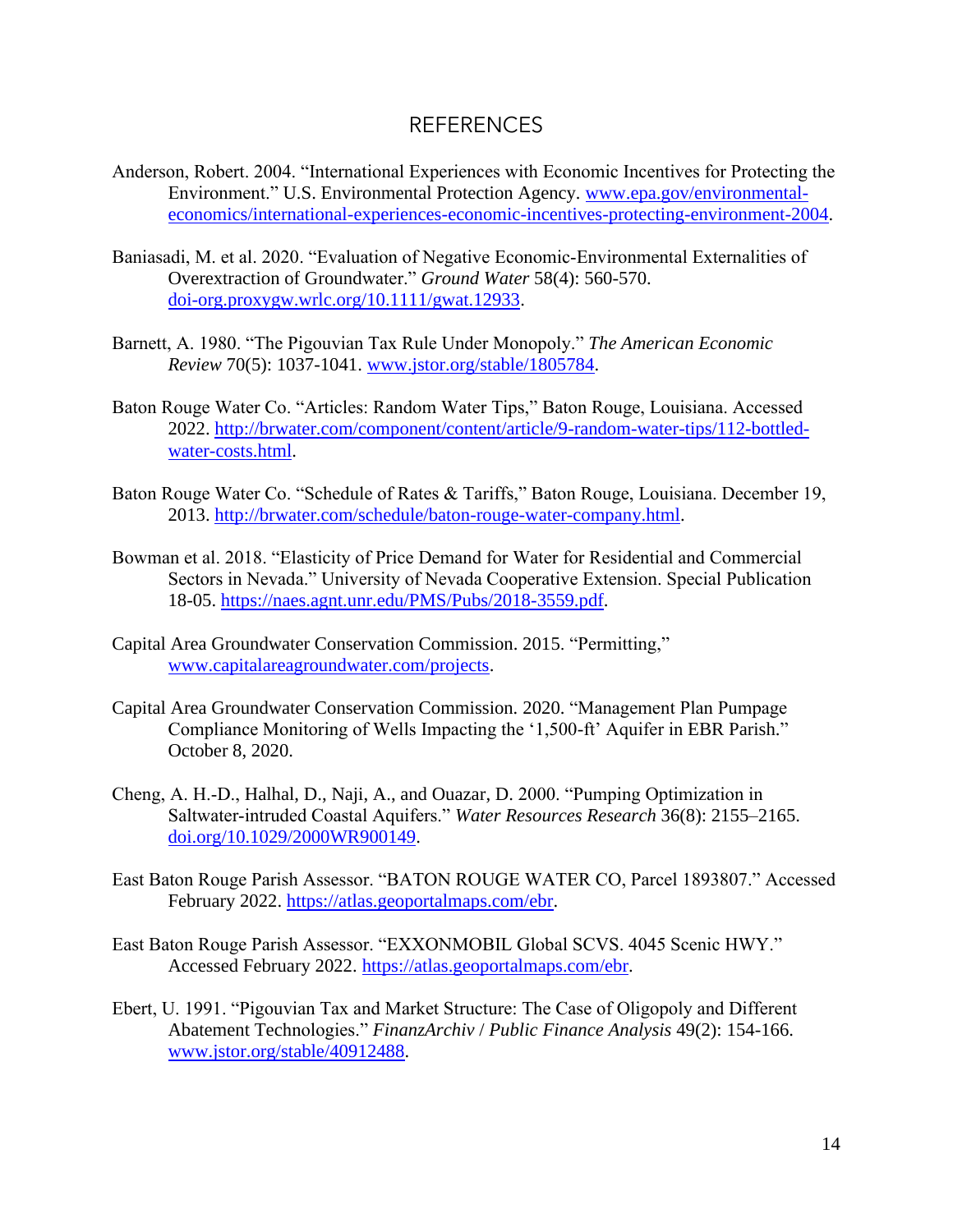- Emch, P. G. and W. W. G. Yeh. 1998. "Management Model for Conjunctive Use of Coastal Surface Water and Groundwater." *Journal of Water Resources Planning and Management* p.124, 129-139.
- ExxonMobil. 2019. "2019 ExxonMobil Baton Rouge Community Report." [https://corporate.exxonmobil.com/-/media/Global/Files/locations/United-States](https://corporate.exxonmobil.com/-/media/Global/Files/locations/United-States-operations/Baton-Rouge/2019-BR-Community-Report.pdf)[operations/Baton-Rouge/2019-BR-Community-Report.pdf.](https://corporate.exxonmobil.com/-/media/Global/Files/locations/United-States-operations/Baton-Rouge/2019-BR-Community-Report.pdf)
- Hardin, Garrett. 1968. "The Tragedy of the Commons." *Science, American Association for the Advancement of Science* 162(3859): 1243–1248. [doi.org/10.1126/science.](https://doi.org/10.1126/science)
- Heywood, Charles and Jason M. Griffith. 2013. "Simulation of Groundwater Flow in the '1500- Foot' Sand and '2000- Foot' Sand and Movement of Saltwater in the '2000-Foot' Sand of the Baton Rouge Area, Louisiana," United States Geological Survey*.* USGS Report 2013- 1153.
- Katner, Adrienne. 2020. To LDEQ Participation Group. Re: AI No 194165, Permit LA0127367, Activity PER20180002, YCI Methanol Water Discharge Permit, 09 Sep 2020.
- Kelson, Vic et al. 2016. "Analysis and Design of a Scavenger Well in the 1500-foot Sand Aquifer, Baton Rouge, LA," *Louisiana Water Resources Research Institute*, Louisiana State University.
- Louisiana Department of Natural Resources Office of Conservation. 2020. "Report on Current Groundwater Conditions in Baton Rouge and recommendations for the Sustainable Management of Local Groundwater Resources into the Future." Louisiana Department of Natural Resources*.* As requested by: House Concurrent Resolution No. 31 of 2019.
- Louisiana Environmental Action Network. 2020. "Who Is in Charge of My Water," Citizen's Guide. *Louisiana Environmental Action Network*. [leanweb.org/citizens-guide/your](https://leanweb.org/citizens-guide/your-water/drinking-water/drinking-water-1)[water/drinking-water/drinking-water-1.](https://leanweb.org/citizens-guide/your-water/drinking-water/drinking-water-1)
- Louisiana Legislative Auditor. 2019. "Regulation of Groundwater Resources, Greater Baton Rouge Area: Capital Area Ground Water Conservation Commission*." Louisiana Legislative Auditor*, Performance Audit Services*.*  [app.lla.state.la.us/PublicReports.nsf/0/782AD0921011AF4E862583F60053DA0D/\\$](http://app.lla.state.la.us/PublicReports.nsf/0/782AD0921011AF4E862583F60053DA0D/$FILE/0001CAA9.pdf?OpenElement&.7773098)  [FILE/0001CAA9.pdf?OpenElement&.7773098.](http://app.lla.state.la.us/PublicReports.nsf/0/782AD0921011AF4E862583F60053DA0D/$FILE/0001CAA9.pdf?OpenElement&.7773098)
- Louisiana Public Service Commission. 2013. "Baton Rouge Water Company, Ex Parte. In Re: Application for an Increase in Rates and Fees for Water Service for Baton Rouge Water Company." Docket No. U-32939. Baton Rouge Water Company, ex parte. [http://lpscpubvalence.lpsc.louisiana.gov/portal/PSC/ViewFile?fileId=GZqzt9xwQsk%3d.](https://lpscpubvalence.lpsc.louisiana.gov/portal/PSC/ViewFile?fileId=GZqzt9xwQsk%3d)
- Marcelle, Denise. House Resolution No. 88. Representatives Marcelle and Freiberg. 2021. *Regular Session*. Louisiana State Legislature. [https://legis.la.gov/legis/ViewDocument.aspx?d=1228936.](https://legis.la.gov/legis/ViewDocument.aspx?d=1228936)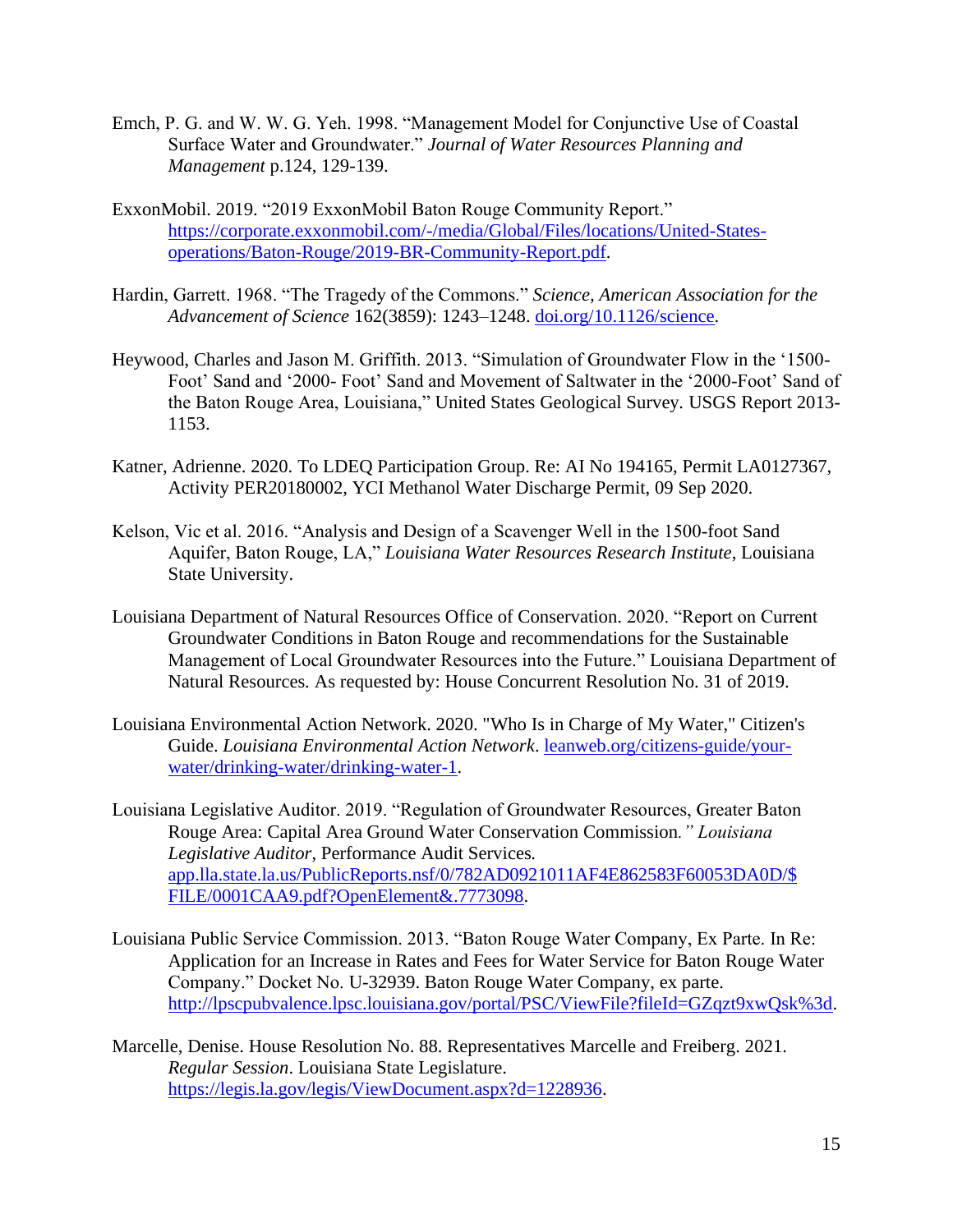- Mitchell, David. 2019. "Long-Term Plan for Southern Hills Aquifer Slowly Takes Shape, but Differences Remain on Groundwater Commission." *The Advocate*. August 23, 2019. [www.theadvocate.com/baton\\_rouge/news/article\\_07209952-b560-11e9-9e15-](https://www.theadvocate.com/baton_rouge/news/article_07209952-b560-11e9-9e15-57b93a67f897.html) [57b93a67f897.html.](https://www.theadvocate.com/baton_rouge/news/article_07209952-b560-11e9-9e15-57b93a67f897.html)
- Robbins, Jim. 2019. "As Water Scarcity Increases, Desalination Plants Are on the Rise." Yale School of the Environment. *YaleEnvironment360.* [https://e360.yale.edu/features/as](https://e360.yale.edu/features/as-water-scarcity-increases-desalination-plants-are-on-the-rise)[water-scarcity-increases-desalination-plants-are-on-the-rise.](https://e360.yale.edu/features/as-water-scarcity-increases-desalination-plants-are-on-the-rise)
- Rubio, S. & Casino, B. 2001. "Competitive Versus Efficient Extraction of a Common Property Resource: The Groundwater Case." *Journal of Economic Dynamics and Control* 25(8): 1117-1137. [doi.org/10.1016/S0165-1889\(99\)00047-0.](https://doi.org/10.1016/S0165-1889(99)00047-0)
- Runge, Michael, et al. 2020. "Framework for a Long-term Strategic Plan for the Capital Area Groundwater Conservation Commission." *The Water Institute of the Gulf*. [thewaterinstitute.org/assets/docs/reports/Phase-1-Framework-for-a-Long-Term-Strategic-](https://thewaterinstitute.org/assets/docs/reports/Phase-1-Framework-for-a-Long-Term-Strategic-Plan-for-the-Capital-Area-Groundwater-Conservation-Commission.pdf)[Plan-for-the-Capital-Area-Groundwater-Conservation-Commission.pdf.](https://thewaterinstitute.org/assets/docs/reports/Phase-1-Framework-for-a-Long-Term-Strategic-Plan-for-the-Capital-Area-Groundwater-Conservation-Commission.pdf)
- SaveOurWaterBR. "2021 Solutions Summit." *Louisiana Environmental Action Network.*  [www.saveourwaterbr.com/.](http://www.saveourwaterbr.com/)
- Schmalensee, Richard and Robert Stavins. 2019. "Learning from Thirty Years of Cap and Trade." *Resources.* [www.resources.org/archives/learning-thirty-years-cap-trade/.](https://www.resources.org/archives/learning-thirty-years-cap-trade/)
- Town, A. Hays, Jr. 2013. "A Case History of Use and Management of the Baton Rouge Freshwater Aquifer System." Louisiana State University. Master's Thesis, *Department of Environmental Science.*
- *Estimates.* [https://censusreporter.org/profiles/05000US22033-east-baton-rouge-parish-la/.](https://censusreporter.org/profiles/05000US22033-east-baton-rouge-parish-la/)<br>U.S. Climate Data. 2022. "Climate Baton Rouge Louisiana." U.S. Census Bureau. 2019. "East Baton Rouge Parish, LA," *American Community Survey 5-year*
- U.S. Climate Data. 2022. "Climate Baton Rouge Louisiana." [https://www.usclimatedata.com/climate/baton-rouge/louisiana/united-states/usla0033.](https://www.usclimatedata.com/climate/baton-rouge/louisiana/united-states/usla0033)
- Water Technology Net. 2020. "SAWS Brackish Groundwater Desalination Plant, San Antonio." [https://www.water-technology.net/projects/saws-brackish-groundwater-desalination](https://www.water-technology.net/projects/saws-brackish-groundwater-desalination-plant-san-antonio/)[plant-san-antonio/.](https://www.water-technology.net/projects/saws-brackish-groundwater-desalination-plant-san-antonio/)
- Wedland, Tegan and Austin Ramsey. 2021. "An Aquifer at Special Risk," *Investigative Reporting Workshop*. [https://investigativereportingworkshop.org/investigation/an](https://investigativereportingworkshop.org/investigation/an-aquifer-at-special-risk/)[aquifer-at-special-risk/.](https://investigativereportingworkshop.org/investigation/an-aquifer-at-special-risk/)
- Wendland, Tegan and Austin R. Ramsey. 2021. "Known for its Floods, Louisiana is Running Dangerously Short of Groundwater." *Morning Edition*, National Public Radio. [www.npr.org/2021/03/19/975689866/known-for-its-floods-louisiana-is-running](https://www.npr.org/2021/03/19/975689866/known-for-its-floods-louisiana-is-running-dangerously-short-of-groundwater)[dangerously-short-of-groundwater.](https://www.npr.org/2021/03/19/975689866/known-for-its-floods-louisiana-is-running-dangerously-short-of-groundwater)